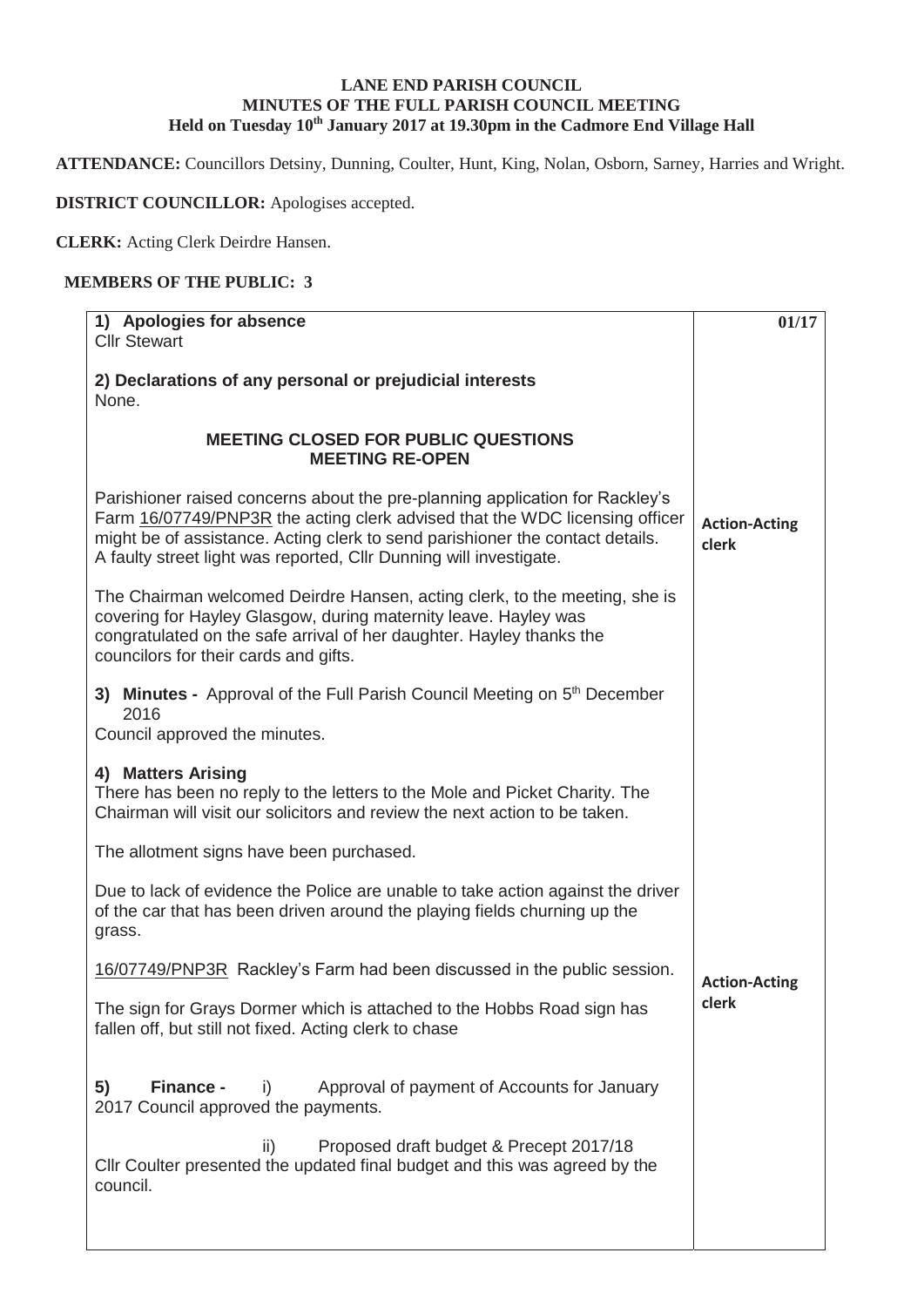| Cllr Coulter presented 3 options for the precept 2017/18. Council discussed<br>the options and a majority decision was made to choose the option that<br>resulted in a precept of £120,550.99, a 3.86 % increase.                                                                                                                                        | 02/17<br><b>Action-Acting</b><br>clerk                                                                                                                                                                                                                                                                                                                                                                                                                                                                                                                                                                                     |                                                                                        |
|----------------------------------------------------------------------------------------------------------------------------------------------------------------------------------------------------------------------------------------------------------------------------------------------------------------------------------------------------------|----------------------------------------------------------------------------------------------------------------------------------------------------------------------------------------------------------------------------------------------------------------------------------------------------------------------------------------------------------------------------------------------------------------------------------------------------------------------------------------------------------------------------------------------------------------------------------------------------------------------------|----------------------------------------------------------------------------------------|
| Open Spaces Society for "Save our Spaces", but decided not to make a<br>donation.                                                                                                                                                                                                                                                                        |                                                                                                                                                                                                                                                                                                                                                                                                                                                                                                                                                                                                                            |                                                                                        |
| 6)<br>i.<br>ii.                                                                                                                                                                                                                                                                                                                                          | <b>Clerk's report</b><br>Council received a request to consider letting the "basketball pitches"<br>for a use as a motor bike school. Acting clerk was not sure of the exact<br>location mentioned. Clerk to enquire. If the area is where the MUGA is<br>to be installed, the council will not consider this request, if it is at<br>Millennium Park, then Red Kite, the owners, should be contacted<br>Complaints about over grown hedge on Bolter End Lane had been<br>received. The scale of the problem to be investigated as well as the<br>ownership of the hedges. Clerk to send Cllr Hunt the list of complaints. | <b>Action-Acting</b><br>clerk<br><b>Action-Cllr</b><br><b>Hunt and Acting</b><br>clerk |
| 7)<br>Nothing to report.                                                                                                                                                                                                                                                                                                                                 |                                                                                                                                                                                                                                                                                                                                                                                                                                                                                                                                                                                                                            |                                                                                        |
| 8)<br>Council discussed persons to be considered as "unsung heroes" who have<br>consistently and over time performed beyond the call of duty it was<br>unanimously agreed that Ken Edwards and Margaret Scott should be put<br>forward. Cllr King will write the recommendation for Ken Edwards and Peter<br>Jennings will write one for Margaret Scott. |                                                                                                                                                                                                                                                                                                                                                                                                                                                                                                                                                                                                                            |                                                                                        |
| L.                                                                                                                                                                                                                                                                                                                                                       | 9) Matters raised by Councillors<br>Cllr Coulter reported that the requested enhanced lighting scheme for<br>the MUGA had been submitted to WDC, who had mislaid it. It is now<br>been examined. The start of work could be delayed as the planning<br>application has been called to Committee. However, if WDC agree to<br>the enhanced lighting scheme, then the planning application can be<br>withdrawn from Committee.                                                                                                                                                                                               |                                                                                        |
| Ш.<br>III.                                                                                                                                                                                                                                                                                                                                               | Pavilion refurbishment: Cllr Coulter reported that an agreed position<br>has been reached with contractors and we are now awaiting final<br>drawings from the architects, before contracts are signed. Anticipated<br>start date 06/02/17.<br>Closure notices will need to be placed on the playing fields a week<br>prior to 21/02/17.                                                                                                                                                                                                                                                                                    |                                                                                        |
| IV.<br>V.                                                                                                                                                                                                                                                                                                                                                | The Chairman informed the council that all parties involved with<br>running the pavilion are in agreement that a new independent, from<br>the parish council, body will be formed to run the pavilion. The current<br>structure will be dissolved. It is possible that the new management<br>structure could be overseen by a Board of Trustees.<br>The Chairman will seek advice from our solicitors on establishing the<br>optimum management structure.                                                                                                                                                                 | <b>Action-</b><br>Chairman                                                             |
| VI.                                                                                                                                                                                                                                                                                                                                                      | The pavilion/clubhouse will be closed from 01/02/17 till the end of<br>April<br>The Chairman reported that he had been notified that the junior<br>football team had been withdrawn from the league. He and the Vice-<br>Chairman are meeting with the team leaders to see what can be<br>resolved.                                                                                                                                                                                                                                                                                                                        | Action-<br><b>Chairman and</b><br><b>Vice-Chairman</b>                                 |
| VII.                                                                                                                                                                                                                                                                                                                                                     | Cllr Osborn reported that the new footpath which is a condition of<br>planning application 13/06549/FUL, 24-26 the Row has not yet been                                                                                                                                                                                                                                                                                                                                                                                                                                                                                    | <b>Action-Cllr</b><br>Osborn and<br><b>Acting clerk</b>                                |